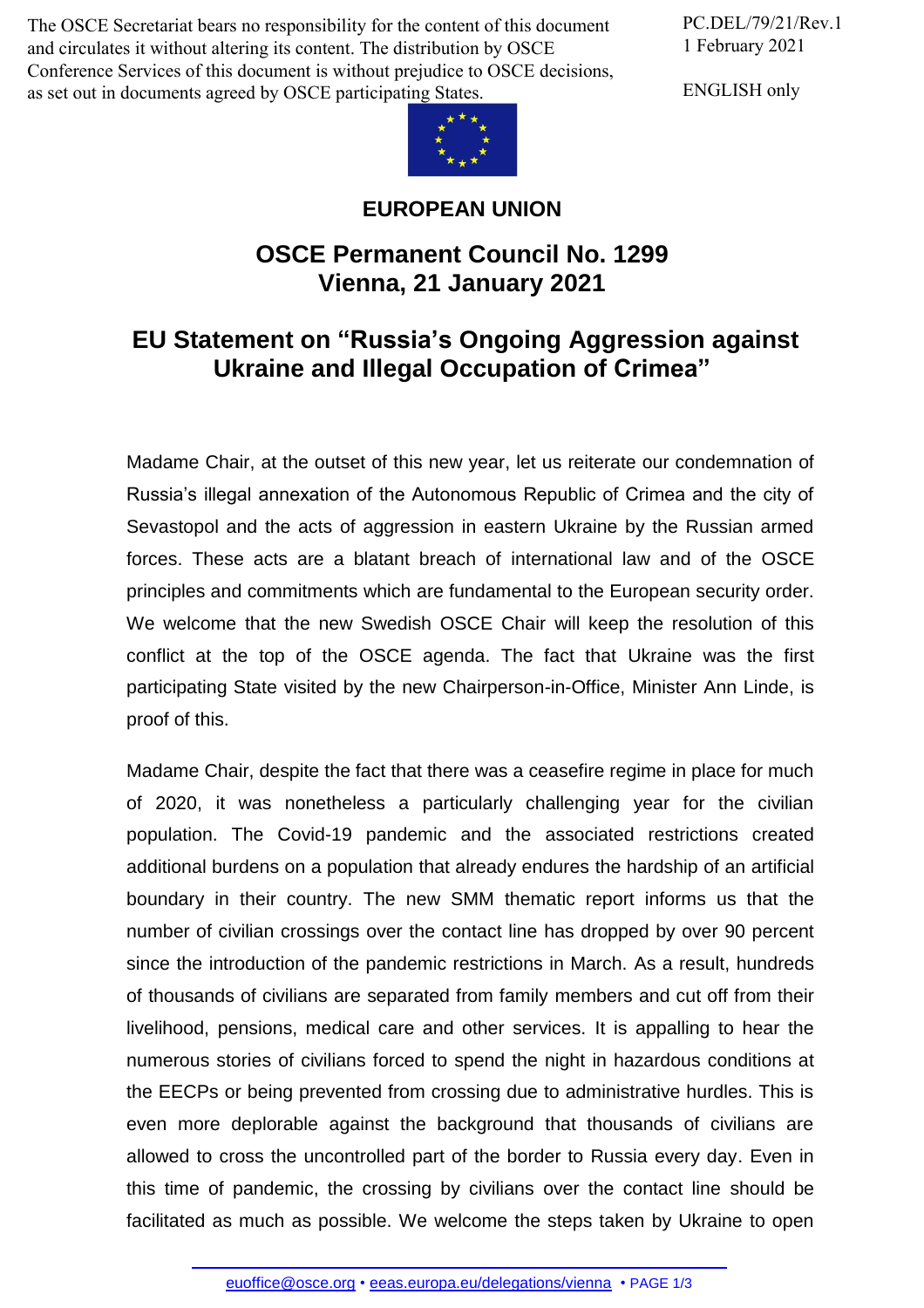the Shchastia and Zolote EECPs and urge Russia to use its considerable influence over the armed formations it backs in order to ensure a synchronized and transparent opening of these two EECPs, as well as the reopening of all currently closed EECPs.

While the adoption of the additional ceasefire measures in July represented an undeniable breakthrough and a substantial and tangible improvement of the security situation, we regret breaches of the ceasefire which are unfortunately occurring daily and with increasing frequency. These breaches and local escalations pose a real danger to the population in the region, as we have seen from the number of casualties, also among Ukrainian servicemen, and damages to civilian property and infrastructure. For instance, on 29 December, an inhabited house was damaged due to small-arms fire in the Luhansk region and on 8 January, a boy was injured when an explosive device detonated in the Donetsk region.

The EU fully supports the continued efforts within the Normandy format and the Trilateral Contact Group to reach a sustainable political solution to the conflict. We take note of the meeting of the diplomatic advisers of the Normandy format in Berlin on 12 January. We hope that their next discussion, envisaged for tomorrow 22 January, will lead to tangible progress.

Last week, the European Court of Human Rights declared partial admissibility of Ukraine's complaints against Russia concerning a pattern of violations of the European Convention on Human Rights by the Russian Federation in the Autonomous Republic of Crimea and the city of Sevastopol in 2014. The court found that Russia already exercised control over Crimea before the illegal so-called referendum was held. This is a landmark decision in holding Russia accountable for its actions in Crimea.

We remain concerned about the worrying trend in arbitrary detentions, enforced disappearances, forced conscriptions, forcible transfers and deportations of Crimean residents by the Russian Federation, including of ethnic Ukrainians and Crimean Tatars and those attempting to oppose the de-facto authorities. We regret the fact that on 12 January, another three Ukrainian citizens, Aider Dzhapparov, Enver Omerov, and Riza Omerov, were convicted in the Russian Federation on